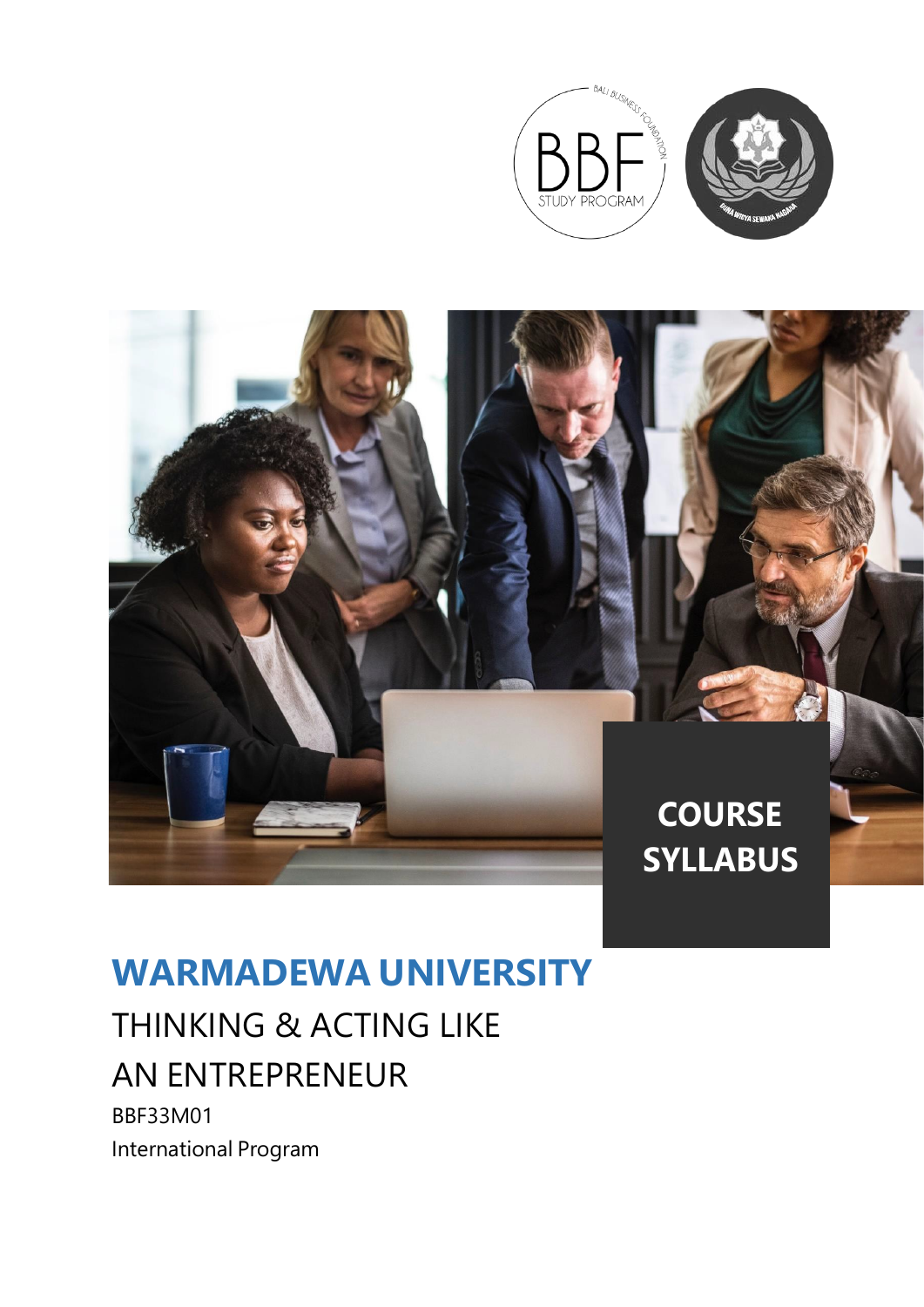

### THINKING & ACTING LIKE AN ENTREPRENEUR

Graduate Course



#### **COURSE DESCRIPTION**

Today's well-known companies got started the same way: as an idea within someone's head. While the concept itself is a vital prerequisite for success, it was what these individuals did with it that enabled them to become the success they are today. You can learn to think and act like these innovators too. This course helps you find your idea, turn it into a real-life business and make it a commercial success.

#### **OBJECTIVES**

By the end of this course, students should be able to understand:

- $\blacksquare$  What does it mean to be an entrepreneur.
- **EXECUTE:** Whether entrepreneurs are born or made.
- $\blacksquare$  How to find an idea for starting a business.
- $\blacksquare$  Which ideas are worth developing into business plan.
- $\blacksquare$  How to assemble the right team to get the ideas off the ground.
- $\blacksquare$  How and when to revise business plans.
- **EXECUTE:** What are the typical traps into which entrepreneurs fall at the start of their business.

#### **LECTURING METHOD**

The course will be presented in lecture activities, classroom assignments and discussions, case studies, special topic presentations, and homework. Students will be working primarily based on real-life stories, though additional materials can be assigned from time to time. To understand the topics covered in this course, students must read the supplied online material before class sessions to contribute thoughtfully to the class discussions and exercises.

#### **ACADEMIC RESEARCH**

This course includes an academic research paper that must be completed during your semester. It will be based on a topic given by the lecturer and requires comprehensive research by the student. This paper will consist of methodological analysis of the latest literature and be handed in at the end of the semester. The academic research will be included in the final course grade.

#### **ASSESSMENT METHOD**

Class attendance 10 %, Class participation and assignments 20 %, Mid-term exam 20 %, Final project 50 %

#### **LECTURERS** Dr. Ni Luh Putu Indiani, S.E., M.M. Ni Kd Sioaji Yamayanti, S.E., MBA and guest lecturers